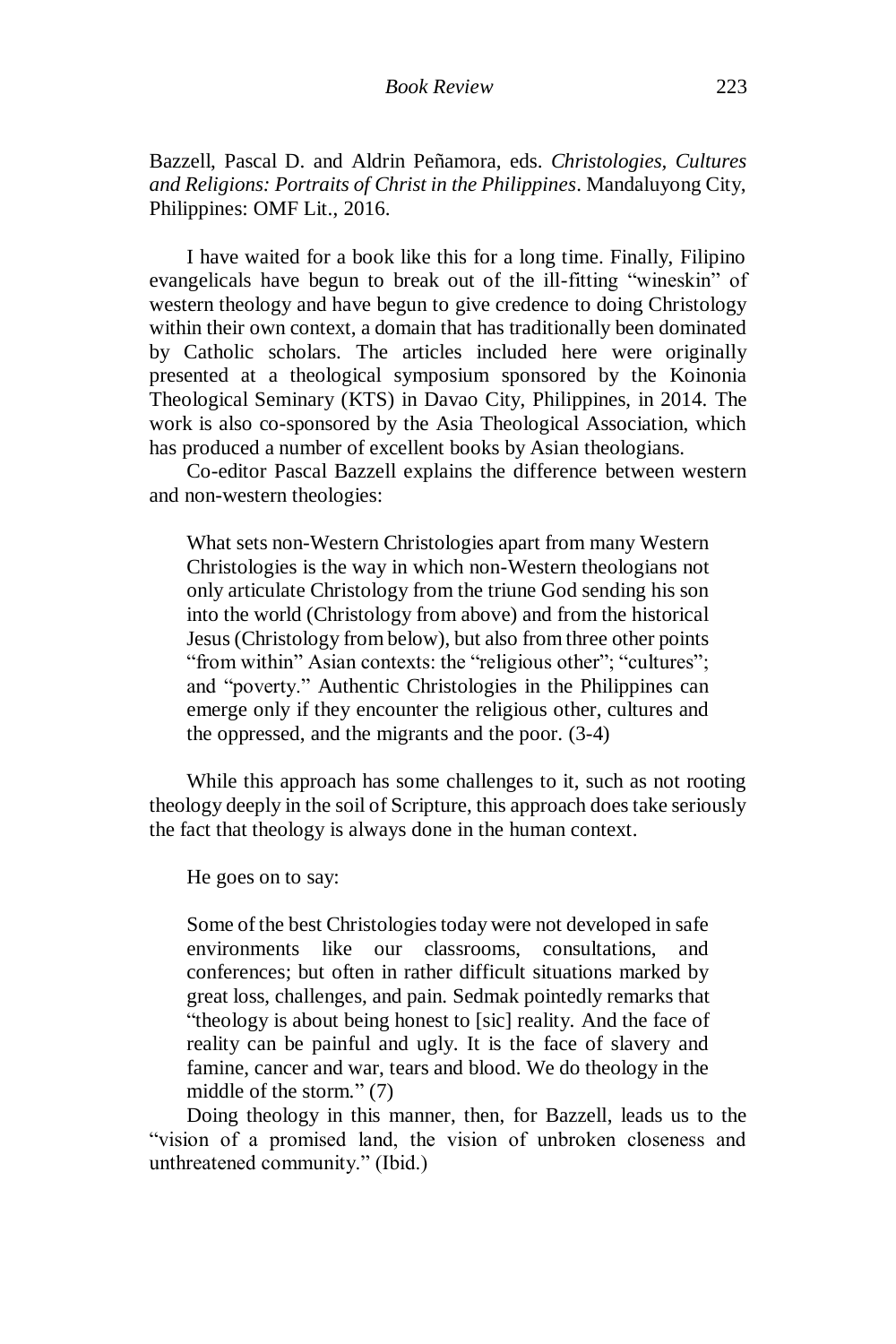The variety of articles in this volume is wide, reflecting the backgrounds, interests and social engagement of the presenters. The book is divided into two parts, Christology in Cultural Perspective and Christology in Inter-Religious Perspective.

In Part I, there are eight articles: *Searching for Jesus Christ in Philippine History: The Dream Does Not Die* by Mariano C. Apilado*; Encountering Jesus in the Midst of Struggle: A Christology of Struggle* by Victor Aguilan; *The Faith of Jesus as 'Pagsasaloob at Pangangatawan' [Interiorization and Embodiment]: A Cultural Approach* by Jose M. DeMesa; *Christology From a Filipino Woman's Perspective* by Muriel Orevillo-Montenegro; *A Face of Christ In Binondo, Chinatown* by Chiu Eng Tan; *"My God, My God, Why Have You Forsaken Me*?: *Christology Amid Disaste*rs by Rico Villanueva; and *Manobo Blood Sacrifice and Christ's Death* by Brian Powell. The level of engagement in the culture and history of the Philippines is truly exceptional and much can be gleaned from these pages, although some articles in Part I reflect a lack of balance with Scripture—the supreme law of faith and practice. This does not hold true in Part II.

Apilado takes us on a journey of theological engagement from the Spanish colonial era in 1521 to the end of the American colonial era in 1946. He then proposes the development of an indigenous Christology, based on the incarnation of Christ and taking into account both the positive and negative factors of their colonial history and the missionaries that accompanied the colonizers. He contends that when we find the real Jesus, understood through a Filipino cultural lens, we will enjoy the true fullness and abundance of life. (22)

Aguilan writes of understanding Christ in the struggles of daily life—struggles that are embodied by and reflected in the various images of Christ that are so popular in the Philippines. He also draws on themes of western theology and global pop culture, which he contends, affects Filipino Christology.

De Mesa, a well-respected lay Catholic theologian, picks up on the theme of *Pagsasaloob* (Interiorization) and *Pangangatawan*  (Embodiment) of the Kingdom of God. Here, he admits that for many years, he followed western forms of theologizing and found it difficult to think in terms of contextualizing the gospel within Filipino cultural concepts (37-8). He did, however, make the change and has produced some thought provoking work here and elsewhere. De Mesa's work also highlights the difficulty of expressing some Filipino terms in the English language. There is much to be said for doing theology in the indigenous languages.

I have serious reservations about Muriel Orevillo-Montenegro's feminist reflections on the incarnation of Christ. To begin with, she roots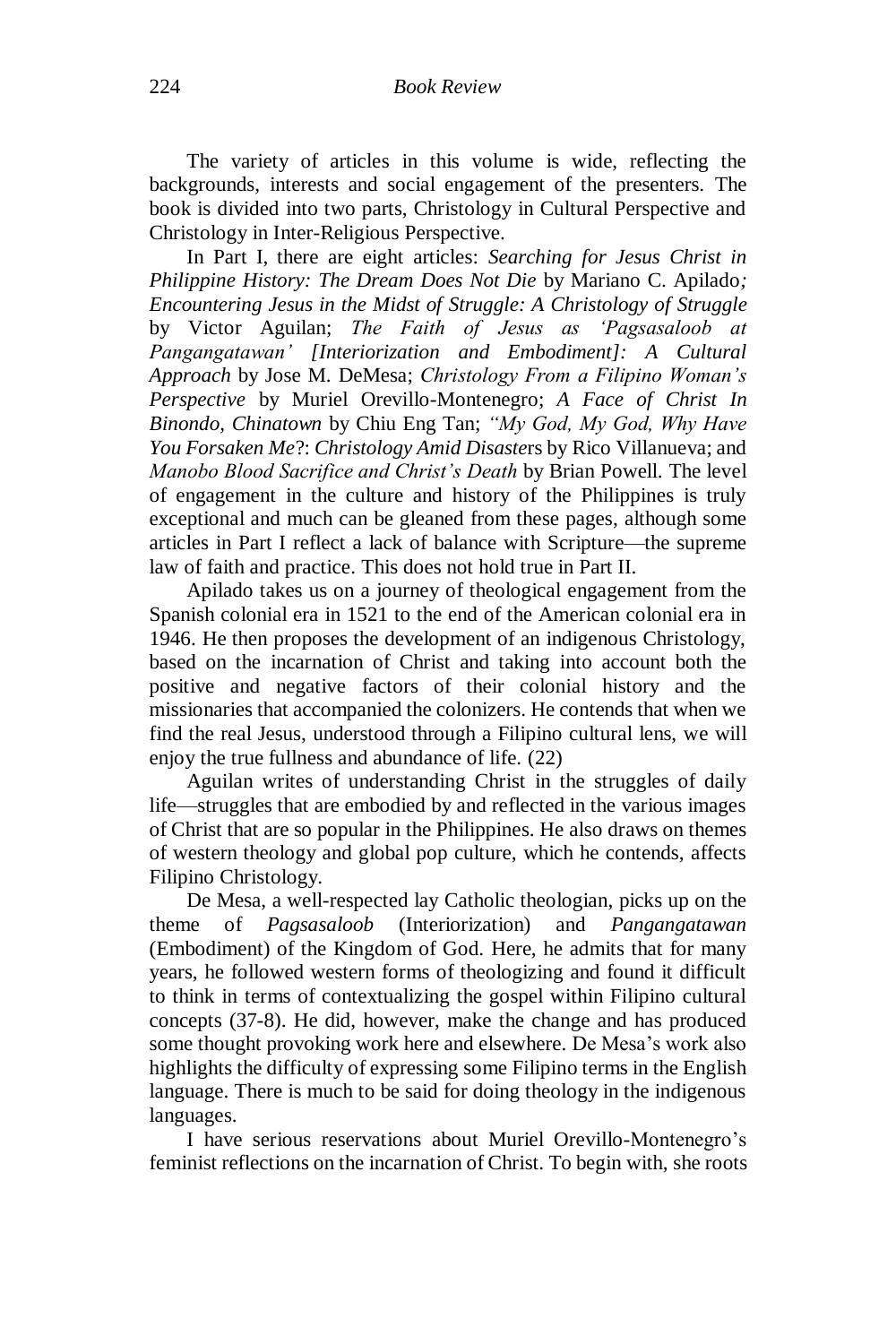her thoughts not in the God-Man, Jesus Christ, but in the Hindu concept of an avatar (53-4). Then she compares the incarnation of Christ to the "Trickster" of Native American mythology. (54) In short, she leads us down a path we would do well not to follow.

The remaining articles reflect a more conservative theological viewpoint, starting with Chiu Eng Tan's insightful article on Christology in Binondo, Manila's Chinatown. Chiu reflects on the mix of folk Buddhism and folk Catholicism practices there and highlights the reality of an animistic worldview where practitioners seek supernatural power in ways and means that benefit the practitioner, regardless of the source. Chiu accurately reflects that these practices are not biblical; however, he stops short of offering biblical answers. Still, his article presents excellent details for anyone wanting to understand animism in the Philippines.

Rico Villanueva provides an excellent article on Christology in disasters. Indeed, he has written much on the issue of theodicy from an Asian perspective. As usual, he provides an excellent balance between faithfulness to the Scriptures and the realities of everyday life in the Philippines.

Brian Powell's article on Blood Sacrifice and the cross of Christ among the animistic, Manobo tribe of Mindanao provides an excellent pattern of contextualization by relating the death of Christ using cultural concepts understandable to the Manobo without compromising the message of Scripture.

Part II of the book is entitled *Christology in Inter-Religious Perspective*, seeks to relate the gospel to other religions. Given that KTS is in Mindanao, where Islam is strong, three of the articles, written by Emo Yango, Lee Joseph Custodio, and Herbert T. Ale deal with Christianity and Islam. In general, I found their articles to be excellent, especially Custodio's article comparing Christology in Islamic writings with that of the apostle Paul.

Following Ale, Edgar Ebojo, a noted authority on NT textual variants, takes us on an interesting journey of Christology in the textual variants of the NT in the  $2<sup>nd</sup>$  to  $4<sup>th</sup>$  centuries of the church, reflecting on the Christological thinking of the time. He introduces this article by referring to the furious debate on the use of the translation of the Christological title "son of God" in Muslim Bible translations, which appears to be why his article is included in this part of the book. He then relates this to the history of the struggle of defining and explaining Jesus' dual nature throughout history. He makes an excellent application to Bible translation work, which is critical to his own translation work at the Bible society.